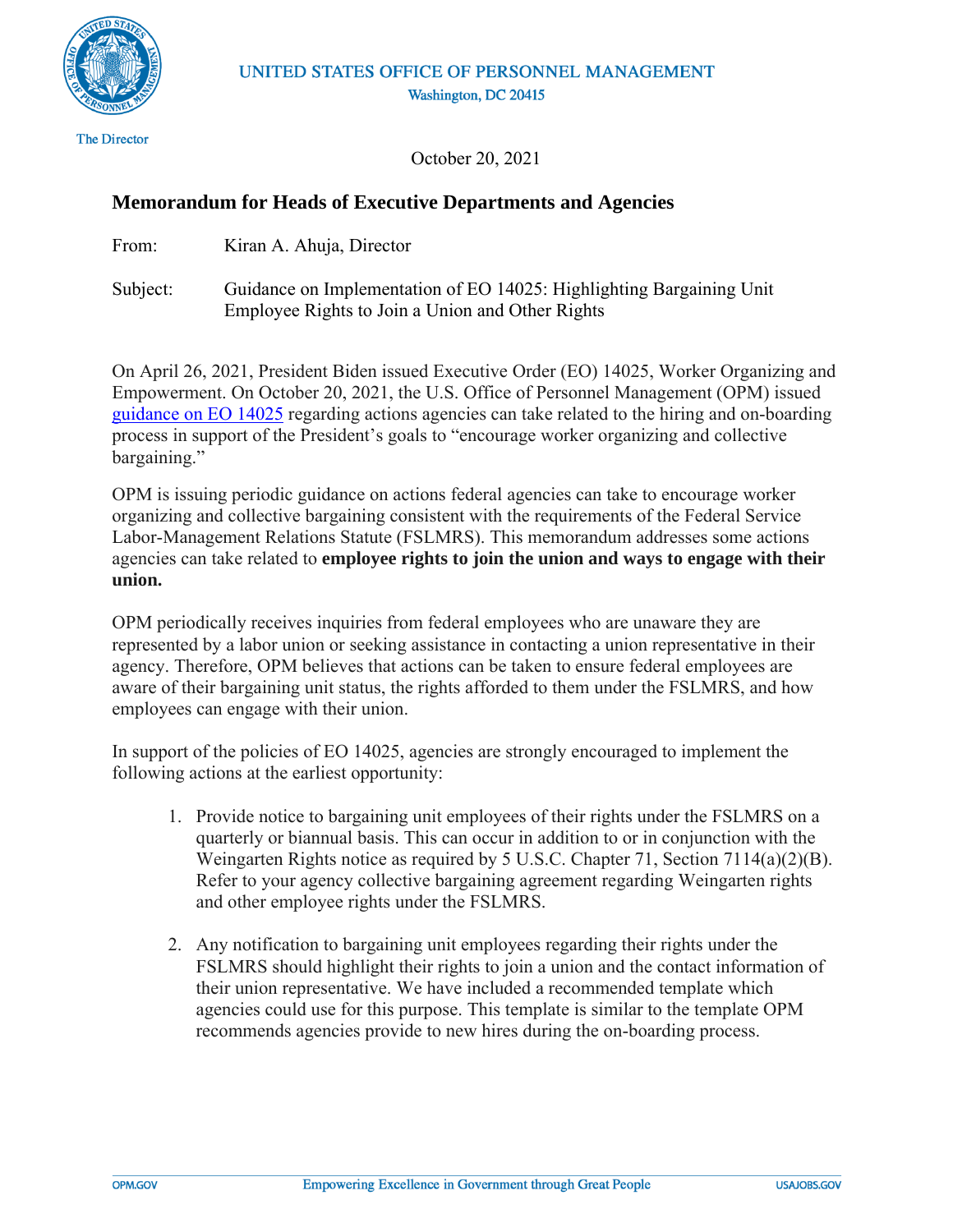The attached questions and answers provide additional guidance for Federal agencies and employees on the above actions which support the policies of EO 14025. Agencies should consult with agency human resources offices and legal counsel to determine any collective bargaining obligations. Agencies are strongly encouraged to work with their unions in implementing these recommendations.

### **Additional Information**

Agency headquarters-level human resources offices may contact OPM at  $\frac{awr(\omega)_{\text{opm.gov}}}{\text{with}}$ additional questions. Agency field offices should contact their appropriate headquarters-level agency human resources offices.

cc: Chief Human Capital Officers (CHCOs), Deputy CHCOs and Human Resources Directors

Attachments: 1) Notice of Bargaining Unit Status and Rights 2) FAQs – Union Membership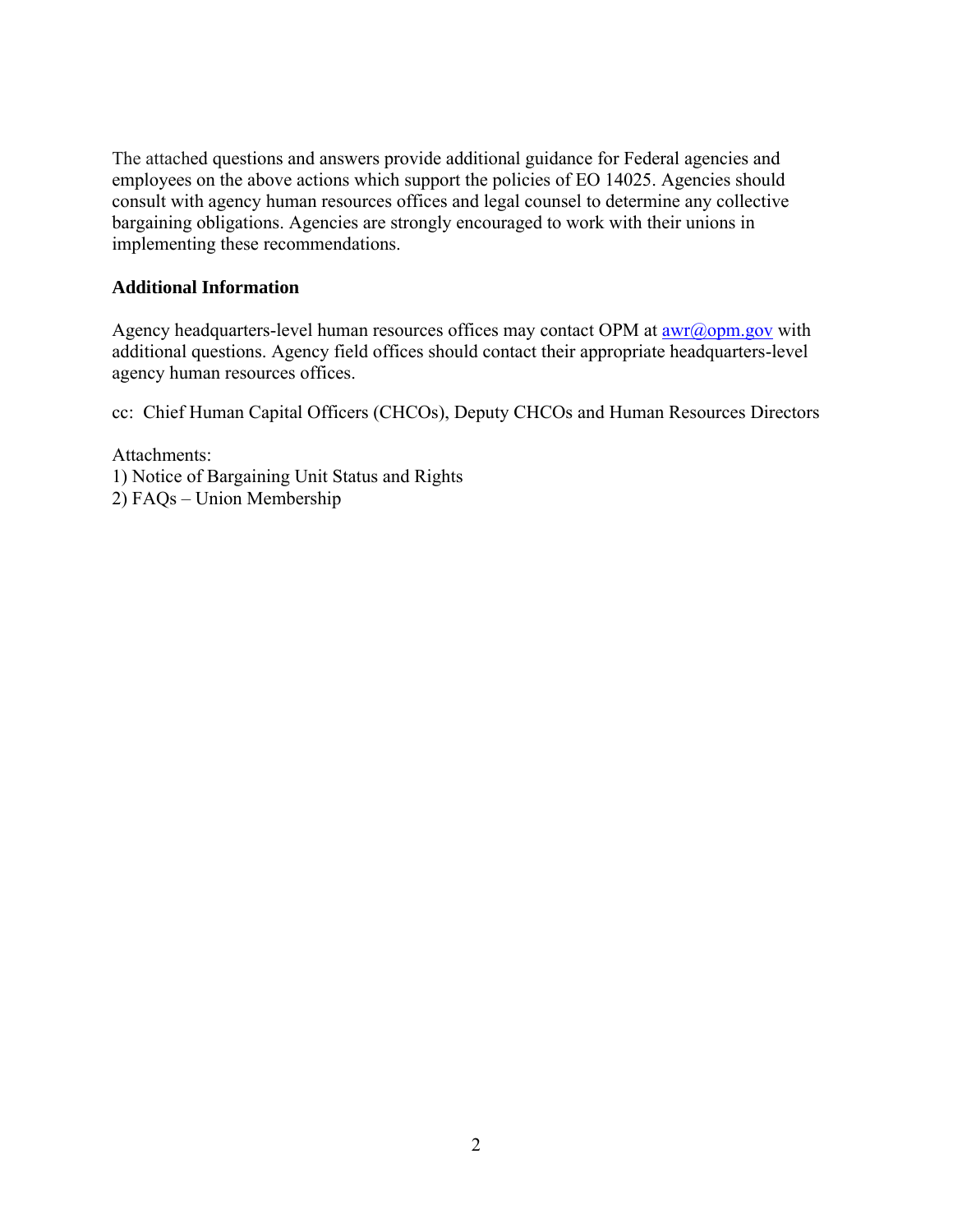### **Individual Employee Rights Under the Federal Service Labor-Management Relations Statute**

### Dear *Insert Employee Name,*

*Insert Agency* recognizes the rights afforded to employees under the Federal Service Labor-Management Relations Statute ("The Statute") to bargain collectively, organize and to participate in any labor organization of their choosing.

As a bargaining unit employee, this notice is to inform you of these rights and to provide you with your labor organization contact information.

## **Employee Rights**

5 U.S.C. §7102 provides:

Each employee shall have the right to form, join, or assist any labor organization, or to refrain from any such activity, freely and without fear of penalty or reprisal, and each employee shall be protected in the exercise of such right. Except as otherwise provided under this chapter, such rights includes the right:

- 1) to act for a labor organization in the capacity of a representative and the right, in that capacity, to present the views of the labor organization to heads of agencies and other officials of the executive branch of the Government, the Congress, or other appropriate authorities, and
- 2) to engage in collective bargaining with respect to conditions of employment through representatives chosen by employees under this chapter.

5 U.S.C. §7114, in part, provides:

 $(a)(1)$  A labor organization which has been accorded exclusive recognition is the exclusive representative of the employees in the unit it represents and is entitled to act for, and negotiate collective bargaining agreements covering, all employees in the unit. An exclusive representative is responsible for representing the interests of all employees in the unit it represents without discrimination and without regard to labor organization membership.

(2) An exclusive representative of an appropriate unit in an agency shall be given the opportunity to be represented at--

(A) any formal discussion between one or more representatives of the agency and one or more employees in the unit or their representatives concerning any grievance or any personnel policy or practices or other general condition of employment; or

(B) any examination of an employee in the unit by a representative of the agency in connection with an investigation if--

(i) the employee reasonably believes that the examination may result in disciplinary action against the employee; and

(ii) the employee requests representation.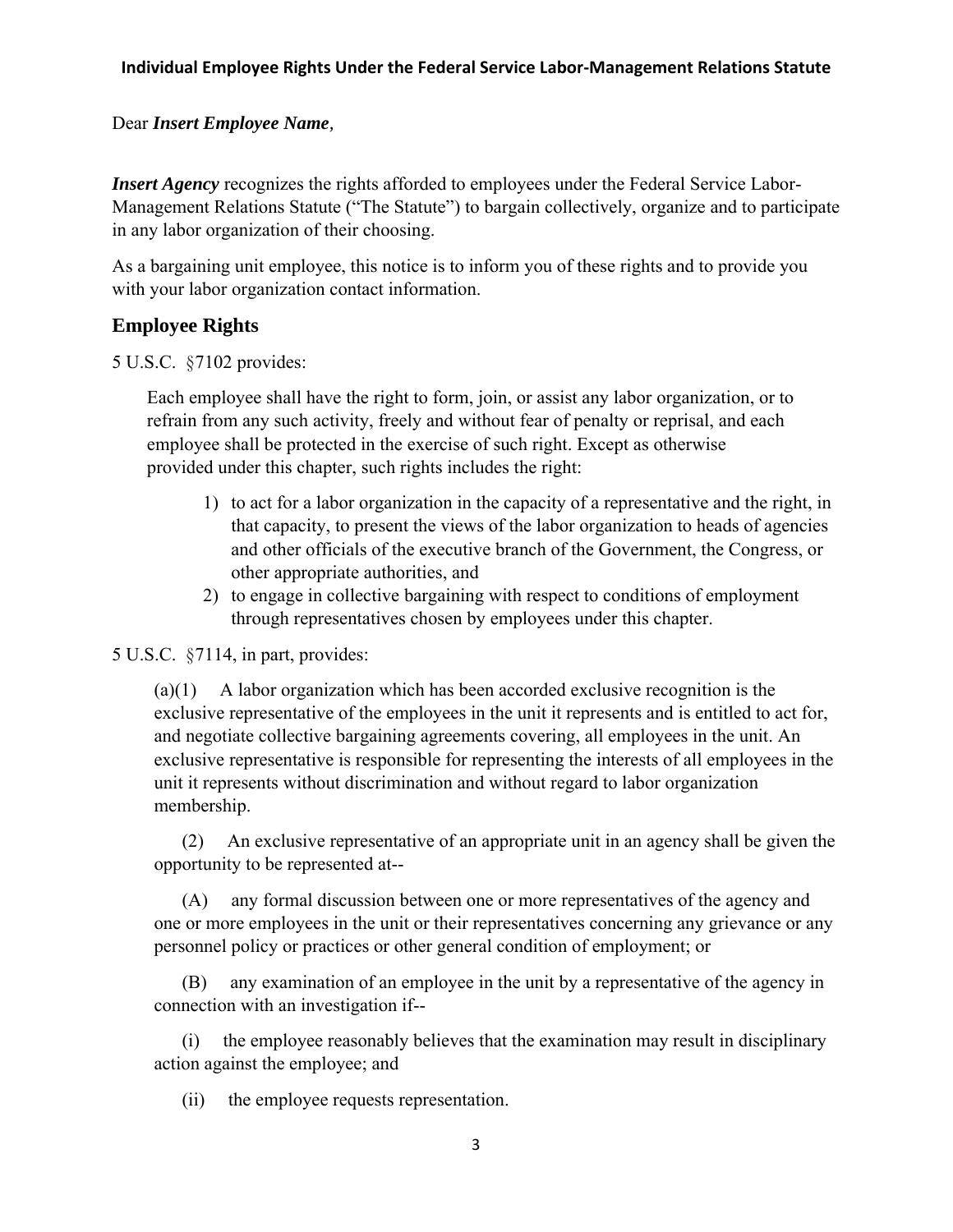## **Individual Employee Rights Under the Federal Service Labor-Management Relations Statute**

*Insert Labor Organization*, *Insert Local Number* has been certified by the Federal Labor Relations Authority as your exclusive representative.

• *Insert Representative Name Phone Number Email Address Website* (if applicable)

# **Union Membership**

As provided by the Statute, you have the right to join or to refrain from joining the union. If you wish to join (i.e. become a dues-paying member of the union), you may use Standard Form 1187, Request for Payroll Deductions for Labor Organization Dues, to join the union (attachment). The completed form is a request that labor organization dues be deducted from your pay and to notify your labor organization of the deduction. You will submit your completed form to *Insert Point of Contact Info.*

By providing this information, the agency is neither encouraging nor discouraging union membership.

For more information regarding your rights or the information contained in this letter, you may contact *Insert Labor Organization Representative* or your local human resources office.

## **References**

- [FLRA](https://www.flra.gov/)
- [The Statute](https://www.flra.gov/resources-training/resources/statute-and-regulations/statute)
- [SF-1187](https://www.opm.gov/forms/pdf_fill/sf1187.pdf)
- *Insert Link to Agency Labor Management Relations Site*, if applicable